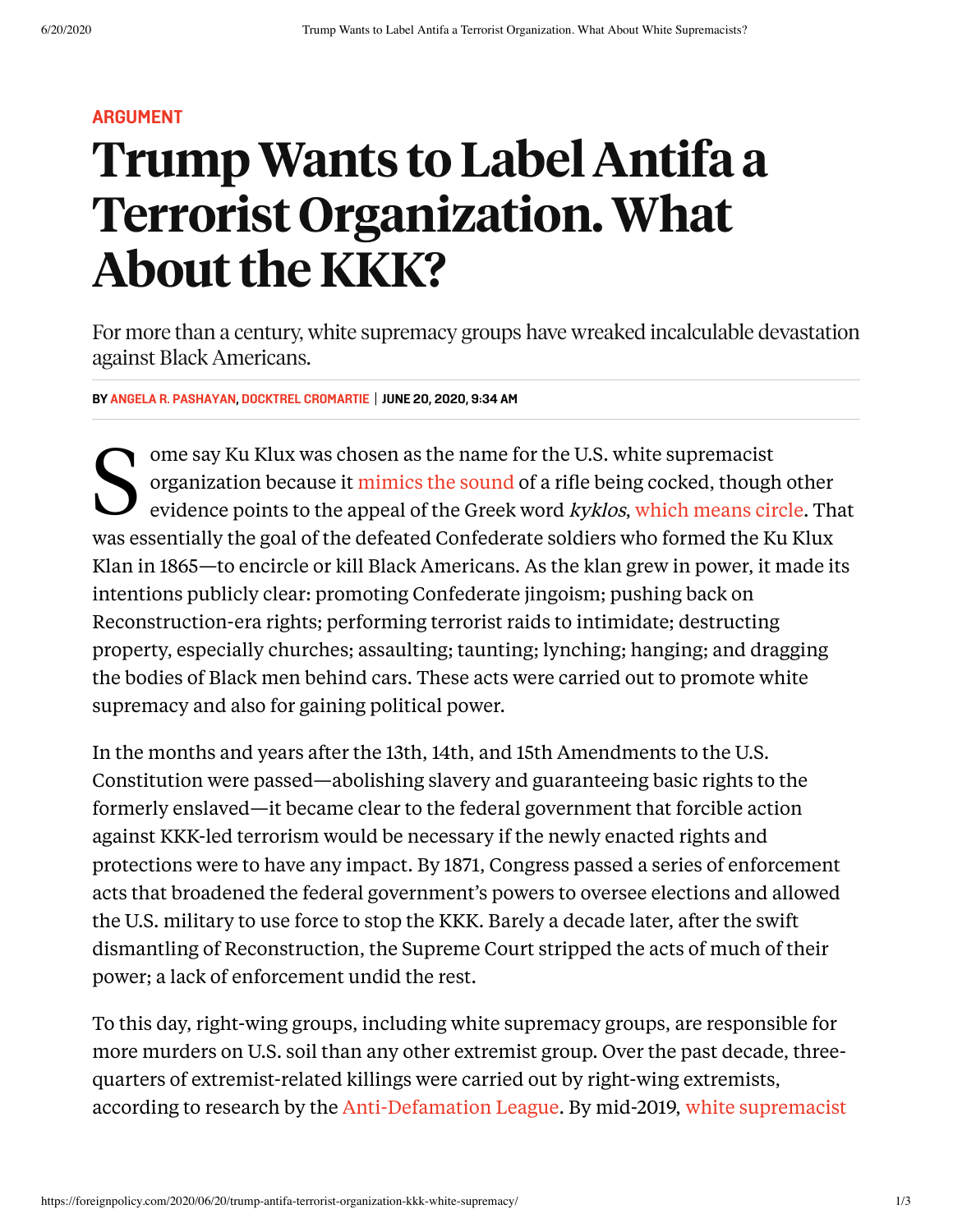violence and arrests had already [outstripped](https://www.independent.co.uk/news/world/americas/white-supremacy-attacks-racism-fbi-arrests-domestic-terrorism-trump-a9017986.html) those in all of 2018. And yet, the Trump administration has slashed funding for [programs](https://www.latimes.com/politics/story/2019-08-05/trump-officials-have-redirected-resources-from-countering-far-right-racism-fueled-domestic-terrorism) to counter far-right extremism, claiming—incorrectly—a greater threat from Islamist extremism.

## To this day, right-wing groups, including white supremacy groups, are responsible for more murders on U.S. soilthan any other extremist group.

But now the administration has a new bogeyman on which to focus its talk of terrorism. On May 31, U.S. President Donald Trump announced he would begin executive legislation to list antifa as a domestic terrorist group. Antifa, shorthand for "antifascist," is a left-wing organization comprising various autonomous groups seeking a common goal—to protect Black people from white [terrorism.](https://www.splcenter.org/hatewatch/2020/06/02/designating-antifa-domestic-terrorist-organization-dangerous-threatens-civil-liberties) The group has been accused of committing property damage during protests, particularly at demonstrations against George Floyd's killing, although there is scant [evidence](https://www.nytimes.com/2020/06/11/us/antifa-protests-george-floyd.html) to support that. If antifa is designated as a terrorist group, the U.S. military can be used against it.

Trump's efforts are little more than bluster: There exists mechanisms only for designating foreign terror groups. But perhaps it is time for the government to create a domestic terrorism statute. In light of the institutionalized racism and terror facing Black Americans for the past 400 years, is it not time for the KKK to be shut down?

Living in terror goes beyond inequality. Perpetual anxiety leads to high blood [pressure](https://www.healthline.com/health-news/stress-high-blood-pressure-african-americans) —a leading health impact of living with racism, though hardly the only one. Black Americans live in fight or flight mode, on guard for how they look, what they say, and the ever-present possibility of brutish oppression by the police. Epigenetics teaches that trauma can be mapped onto our very DNA. Therefore, every new generation adds another layer to the trauma inherited from slave ancestors. The "talk" given to 10-yearold Black boys today is not new; it's been done since the 1700s when the discussion was even more degrading: "Bear the whips and lashes," oral histories reveal. "Master will tire after 15."

It is time for a federal law designating the KKK as a domestic terrorist group. No longer can the United States ignore the threat from this racist organization or allow the flow of its terrorist propaganda to go unabated. Although historically the executive branch has